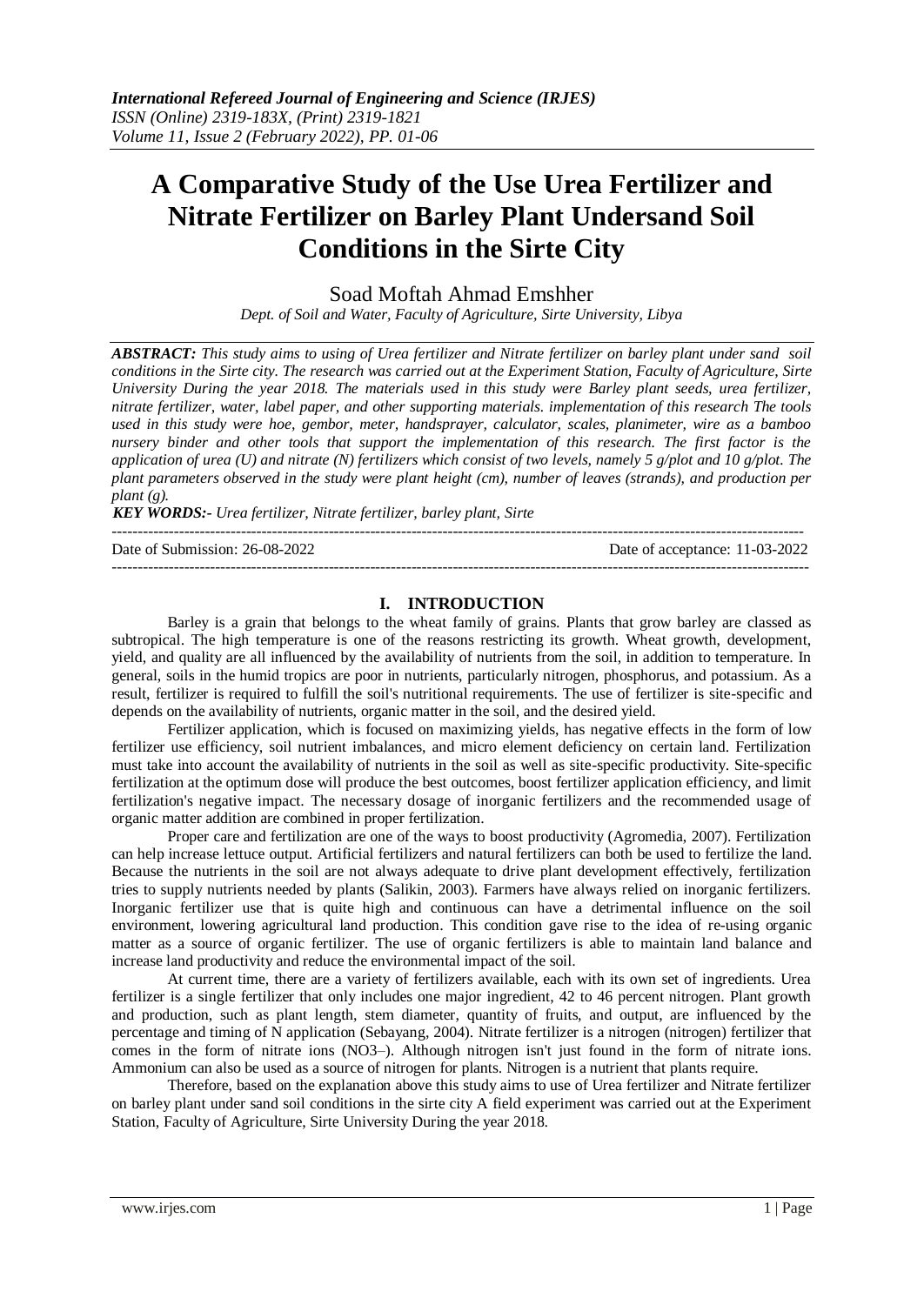# **II. LITERATURE REVIEW**

#### **Nitrogen**

One of the most important elements in achieving excellent wheat yields is nitrogen. Chlorophyll, which helps plants to convert solar energy into glucose, contains nitrogen. Nitrogen is a component of DNA and RNA in every plant cell and has a function in protein production. Plants require the greatest nitrogen, which is frequently low in comparison to other nutrients. Wheat crops, like other cereals, are extremely sensitive to N shortage and respond well to nitrogen fertilizer.

Because nitrogen is mobile in plants, it is transported from old leaves to new leaves at times of low nutrition delivery from the soil, causing signs of nutrient insufficiency to arise in old leaves. Slow growth, weak stems, thin and easy to fall, narrow and short leaves, reduced number of tillers, and low seed output are all signs of N deficiency in wheat plants. Due to insufficient leaf chlorophyll, if there is a lack of N in the early stages of development, the entire leaf surface will be light green or yellowish green. If a N shortage is present during the tillering period, the lower leaves become yellow from the edge to the bone, then turn pale brown before withering and dying. If the N content in the leaves is less than 3.4 percent, wheat plants display indications of nutritional insufficiency (Snowbal and Robson 1991). N deficiency is often found in soils with low organic matter content, sandy texture, high rainfall, high cropping intensity, and flooded plants (Sharma and Kumar 2011).

Excess N can cause wheat plants to collapse readily, making them vulnerable to pests and diseases and resulting in low yields. Furthermore, excessive N fertilization will result in increased N2O and NH3 gas emissions, both of which are harmful to the environment. Wheat plants with optimal N fertilization had more tillers, panicles, panicle length, number of seeds/panicle, seed weight, yield, yield index, and seed protein content (Shahzad et al. 2013, Yousaf et al. 2014).

The amount of nitrogen fertilizer used depends on the amount of nitrogen in the soil, the amount of organic matter present, and the expected yield. Soils with high organic matter content require less N fertilizer than soils with low organic matter content. In soils with >4% organic matter content, wheat plants require 55-80 kg N/ha, in soils with 2-4% organic matter require 80-105 kg N, and if the soil organic matter content is <2%, wheat plants require 105-5%. 130 kg N/ha (Shelley 2014). In general, the dose of N fertilizer for wheat to obtain a yield of 4 t/ha is 80-125 kg N/ha. To produce wheat seeds with high protein content requires relatively more N nutrients than for optimal seed production (Whitney 1997).

#### **Urea Fertilizer**

Urea fertilizer is a nitrogen (N) fertilizer with a high nitrogen (N) content of 45 to 56 percent (Fajrin, 2016). The element nitrogen is a nutrient that plants require. Urea fertilizer contains nitrogen, which is extremely useful to plant growth and development. Urea fertilizer makes plant leaves greener, lusher, and fresher, among other things. Nitrogen also aids in the production of a lot of green leaf material in plants (chlorophyll). It will be simpler for plants to carry out photosynthesis in the presence of copious leaf green matter, and urea fertilizer will also promote plant development (height, number of tillers, branches and others). In addition, urea fertilizer is also able to increase the protein content in plants.

This fertilizer is a hygroscopic fertilizer, which means it evaporates more easily in the air. Urea can collect moisture from the air even at 73 percent humidity, making it easily soluble in water and absorbed by plants. Nitrogen in urea must first be transformed to ammonium (N-NH4 +) by the urease enzyme through a hydrolysis process before it can be taken by plants. When delivered to the soil, however, the hydrolysis process occurs swiftly, allowing it to easily escape as ammonia. Distributed urea is rapidly degraded (in 2-4 days) and vulnerable to volatilization loss (Nainggolan, 2010).

Modifying the physical and chemical form of urea fertilizer such that it is expected to slow down the hydrolysis process is one technique to decrease N loss. The production of urea fertilizer in big grain sizes can boost fertilizer availability, allowing it to persist longer, be absorbed by plants, and be lost less than pril urea. Super granular urea and urea briquettes, which are administered by immersion as deep as 15 cm from the top layer, are two examples of novel types of urea (Nainggolan, 2010).

#### **III. METHODOLOGY**

The research was carried out at the Experiment Station, Faculty of Agriculture, Sirte University During the year 2018. The materials used in this study were Barley plant seeds, urea fertilizer, nitrate fertilizer, water, label paper, and other supporting materials. implementation of this research The tools used in this study were hoe, gembor, meter, handsprayer, calculator, scales, planimeter, wire as a bamboo nursery binder and other tools that support the implementation of this research.

The first factor is the application of urea (U) and nitrate (N) fertilizers which consist of two levels, namely 5 g/plot and 10 g/plot. The plant parameters observed in the study were plant height (cm), number of leaves (strands), and production per plant (g).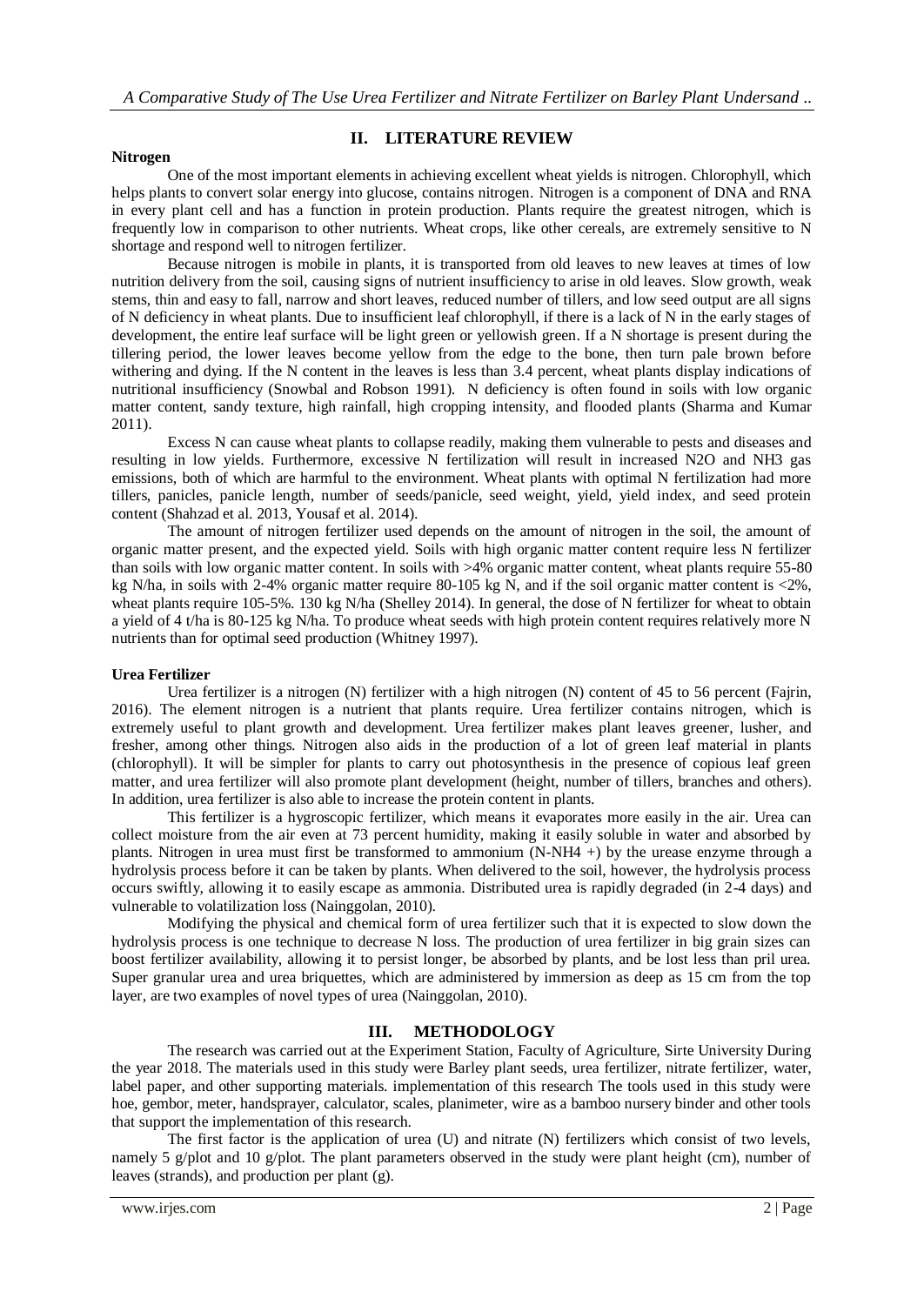# **IV. RESULTS**

#### **Plant Height (cm)**

The results of the average difference test of the effect of urea and nitrate fertilizers on barley plant height can be seen in Table 1 below.

| Table 1. The results of the average difference test of the effect of giving urea and nitrate fertilizers on the |
|-----------------------------------------------------------------------------------------------------------------|
| height of barley plants.                                                                                        |

|           | Urea Fertilizer   | Nitrate Fertilizer |                   |  |
|-----------|-------------------|--------------------|-------------------|--|
| Treatment | Plant Height (cm) | Treatment          | Plant Height (cm) |  |
| U1        | 14.45             | N1                 | 16.59             |  |
| U2        | 15,86             |                    | 17,48             |  |
| Average   | 15,155<br>Average |                    | 17,035            |  |

From Table 1, it can be seen that the administration of urea fertilizer at a dose of 5  $g/plot$  (U1) had the lowest plant height of 14.45cm, while the administration of urea fertilizer at a dose of 10 g/plot (U2) had a plant height of 15.86 cm. Plant height was greater in the application of Nitrate fertilizer with N1 of 16.59 cm and N2 of 17.48 cm.



**Figure 1. The results of the average difference test of the effect of giving urea and nitrate fertilizers on the height of barley plants.**

#### **Number of Leaves (Strand)**

| Table 2. Test Results of Mean Differences in Effect of Urea Fertilizer and Nitrate Fertilizer on the |                                           |  |  |  |
|------------------------------------------------------------------------------------------------------|-------------------------------------------|--|--|--|
|                                                                                                      | <b>Number of Leaves of Barley Plants.</b> |  |  |  |

|                                  | Figure 1. The results of the average difference test of the effect of giving urea and nitrate fertilizers on t |                                           |                            |
|----------------------------------|----------------------------------------------------------------------------------------------------------------|-------------------------------------------|----------------------------|
|                                  |                                                                                                                | height of barley plants.                  |                            |
| <b>Number of Leaves (Strand)</b> |                                                                                                                |                                           |                            |
|                                  |                                                                                                                |                                           |                            |
|                                  |                                                                                                                |                                           |                            |
|                                  | The results of the average difference test of the effect of urea and nitrate fertilizers on the number of Bar  |                                           |                            |
|                                  | leaves can be seen in Table 1 below.                                                                           |                                           |                            |
|                                  |                                                                                                                |                                           |                            |
|                                  | Table 2. Test Results of Mean Differences in Effect of Urea Fertilizer and Nitrate Fertilizer on the           |                                           |                            |
|                                  | Urea Fertilizer                                                                                                | <b>Number of Leaves of Barley Plants.</b> | Nitrate Fertilizer         |
| Treatment                        | number of leaves (strands)                                                                                     | Treatment                                 | number of leaves (strands) |
| U1                               | 20,2                                                                                                           | N1                                        | 20,65                      |
| U <sub>2</sub>                   | 21,15                                                                                                          | N <sub>2</sub>                            | 21,65                      |
| Average                          | 20,675                                                                                                         | Average                                   | 21,15                      |
|                                  |                                                                                                                |                                           |                            |

From Table 2 it can be seen that the administration of urea fertilizer at a dose of 5  $g$ /plot (U1) had the lowest number of leaves, namely 20.2 strands, while the administration of urea fertilizer at a dose of 10 g/plot (U2) had the number of leaves of 21.15 strands. The number of leaves was greater in the application of Nitrate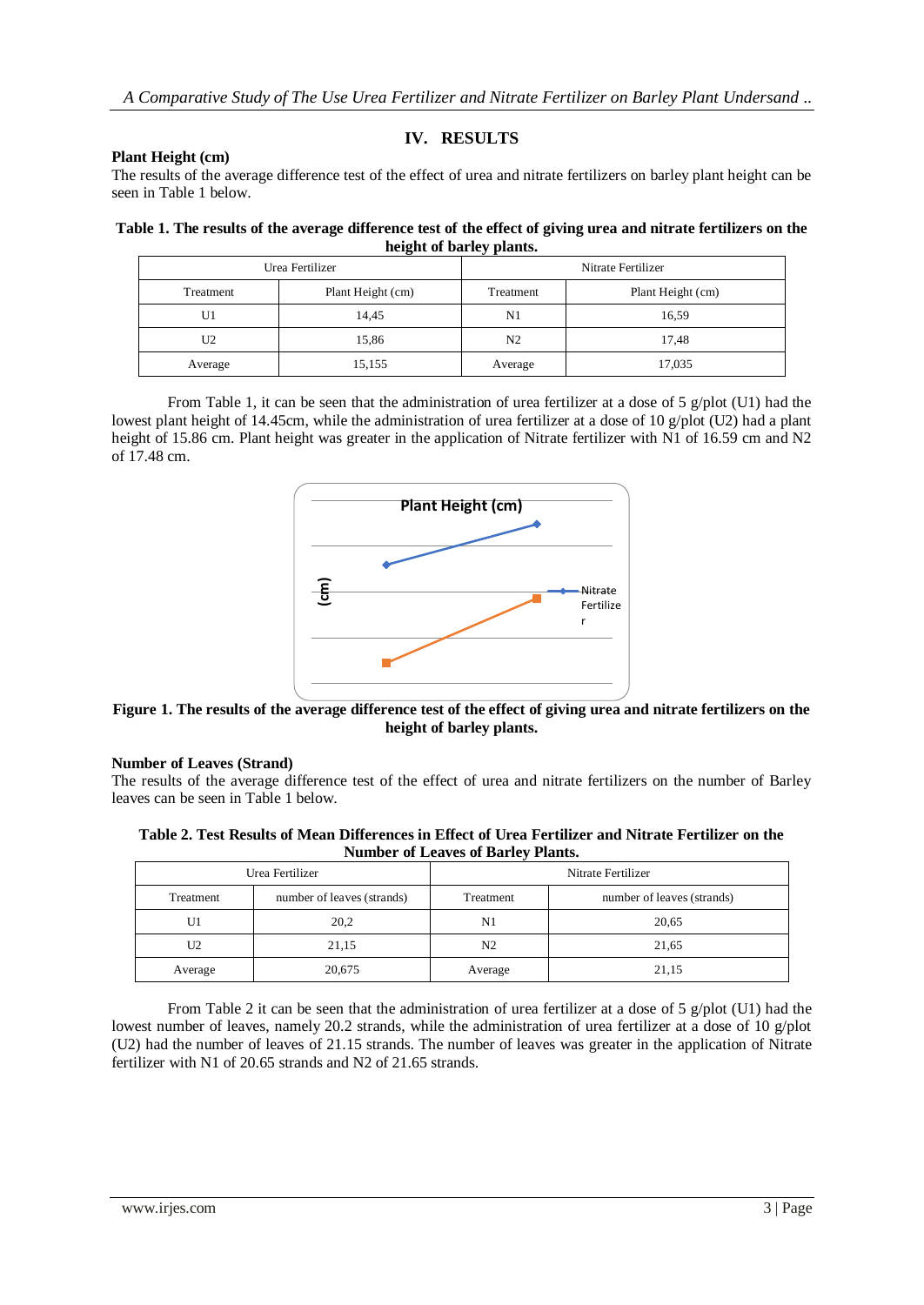*A Comparative Study of The Use Urea Fertilizer and Nitrate Fertilizer on Barley Plant Undersand ..*



**Figure 2. Test Results of Mean Differences in Effect of Urea Fertilizer and Nitrate Fertilizer on the Number of Leaves of Barley Plants.**

## **Production Per Plant (g)**

## **Table 3. Test Results of Mean Differences in Effect of Urea Fertilizer and Nitrate Fertilizer on Production Per Plant of Barley Plant**

|                                                                     | strands)                                                                                          |                                             | Nitrate                                                                                                                                                                                                                                                                                                                                                                                                                  |
|---------------------------------------------------------------------|---------------------------------------------------------------------------------------------------|---------------------------------------------|--------------------------------------------------------------------------------------------------------------------------------------------------------------------------------------------------------------------------------------------------------------------------------------------------------------------------------------------------------------------------------------------------------------------------|
|                                                                     |                                                                                                   |                                             | Fertilize<br>r                                                                                                                                                                                                                                                                                                                                                                                                           |
|                                                                     |                                                                                                   |                                             |                                                                                                                                                                                                                                                                                                                                                                                                                          |
|                                                                     |                                                                                                   |                                             |                                                                                                                                                                                                                                                                                                                                                                                                                          |
|                                                                     |                                                                                                   |                                             |                                                                                                                                                                                                                                                                                                                                                                                                                          |
|                                                                     |                                                                                                   |                                             | Figure 2. Test Results of Mean Differences in Effect of Urea Fertilizer and Nitrate Fertilizer on the                                                                                                                                                                                                                                                                                                                    |
|                                                                     |                                                                                                   | <b>Number of Leaves of Barley Plants.</b>   |                                                                                                                                                                                                                                                                                                                                                                                                                          |
|                                                                     |                                                                                                   |                                             |                                                                                                                                                                                                                                                                                                                                                                                                                          |
| <b>Production Per Plant (g)</b>                                     |                                                                                                   |                                             |                                                                                                                                                                                                                                                                                                                                                                                                                          |
| plant can be seen in Table 1 below.                                 |                                                                                                   |                                             | The results of the average difference test of the effect of urea and nitrate fertilizers on production per barl                                                                                                                                                                                                                                                                                                          |
|                                                                     |                                                                                                   |                                             |                                                                                                                                                                                                                                                                                                                                                                                                                          |
|                                                                     |                                                                                                   |                                             | Table 3. Test Results of Mean Differences in Effect of Urea Fertilizer and Nitrate Fertilizer on Producti                                                                                                                                                                                                                                                                                                                |
|                                                                     |                                                                                                   | <b>Per Plant of Barley Plant</b>            |                                                                                                                                                                                                                                                                                                                                                                                                                          |
|                                                                     | Urea Fertilizer                                                                                   |                                             | Nitrate Fertilizer                                                                                                                                                                                                                                                                                                                                                                                                       |
| Treatment                                                           | production per plant (g)                                                                          | Treatment                                   | production per plant (g)                                                                                                                                                                                                                                                                                                                                                                                                 |
| U1                                                                  | 83,55                                                                                             | N1                                          | 88,47                                                                                                                                                                                                                                                                                                                                                                                                                    |
| U2                                                                  | 100,01                                                                                            | N <sub>2</sub>                              | 110,05                                                                                                                                                                                                                                                                                                                                                                                                                   |
| Average                                                             | 91,78                                                                                             | Average                                     | 99,26                                                                                                                                                                                                                                                                                                                                                                                                                    |
|                                                                     |                                                                                                   |                                             |                                                                                                                                                                                                                                                                                                                                                                                                                          |
|                                                                     |                                                                                                   | Plant Height (cm)                           |                                                                                                                                                                                                                                                                                                                                                                                                                          |
|                                                                     |                                                                                                   |                                             |                                                                                                                                                                                                                                                                                                                                                                                                                          |
|                                                                     | وق                                                                                                |                                             | Nitrate<br>Fertiliz                                                                                                                                                                                                                                                                                                                                                                                                      |
|                                                                     |                                                                                                   |                                             | er                                                                                                                                                                                                                                                                                                                                                                                                                       |
|                                                                     |                                                                                                   |                                             | production per plant of 100.01 g. . Production per plant was greater in the application of Nitrate fertilizer w                                                                                                                                                                                                                                                                                                          |
|                                                                     |                                                                                                   |                                             |                                                                                                                                                                                                                                                                                                                                                                                                                          |
|                                                                     |                                                                                                   |                                             |                                                                                                                                                                                                                                                                                                                                                                                                                          |
|                                                                     |                                                                                                   | <b>Production Per Plant of Barley Plant</b> |                                                                                                                                                                                                                                                                                                                                                                                                                          |
|                                                                     |                                                                                                   |                                             |                                                                                                                                                                                                                                                                                                                                                                                                                          |
|                                                                     |                                                                                                   | V. DISCUSSION                               |                                                                                                                                                                                                                                                                                                                                                                                                                          |
|                                                                     | There are several differences between nitrate fertilizer and urea fertilizer, as follows:         |                                             |                                                                                                                                                                                                                                                                                                                                                                                                                          |
|                                                                     |                                                                                                   |                                             |                                                                                                                                                                                                                                                                                                                                                                                                                          |
|                                                                     | acidic soils and in waterlogged anaerobic soils (eg peat soils).                                  |                                             |                                                                                                                                                                                                                                                                                                                                                                                                                          |
|                                                                     |                                                                                                   |                                             |                                                                                                                                                                                                                                                                                                                                                                                                                          |
|                                                                     | nitrate can be done with top dressing, which is sprinkled on the soil surface                     |                                             |                                                                                                                                                                                                                                                                                                                                                                                                                          |
|                                                                     | Nitrate fertilizer has the highest nitrogen absorption efficiency, compared to urea fertilization |                                             |                                                                                                                                                                                                                                                                                                                                                                                                                          |
|                                                                     |                                                                                                   |                                             | Figure 3. Test Results of Mean Differences in Effect of Urea Fertilizer and Nitrate Fertilizer on<br>Nitrate is usually found in aerobic soils where nitrification can occur, while ammonia is found in high<br>In terms of evaporation rate, ammonium is more volatile than nitrate. Therefore, the application<br>Nitrates synergistically promote the uptake of cations, such as K, Ca and Mg, while urea competes in |
|                                                                     |                                                                                                   |                                             |                                                                                                                                                                                                                                                                                                                                                                                                                          |
| N1 of 88.47 g and N2 of 110.05 g.<br>absorption with these cations. |                                                                                                   |                                             | Nitrates can be easily absorbed by plants without needing to undergo further conversion. T<br>conversion of nitrates to amino acids takes place in the leaves. This process is fueled by solar energy, whi                                                                                                                                                                                                               |



**Figure 3. Test Results of Mean Differences in Effect of Urea Fertilizer and Nitrate Fertilizer on Production Per Plant of Barley Plant**

## **V. DISCUSSION**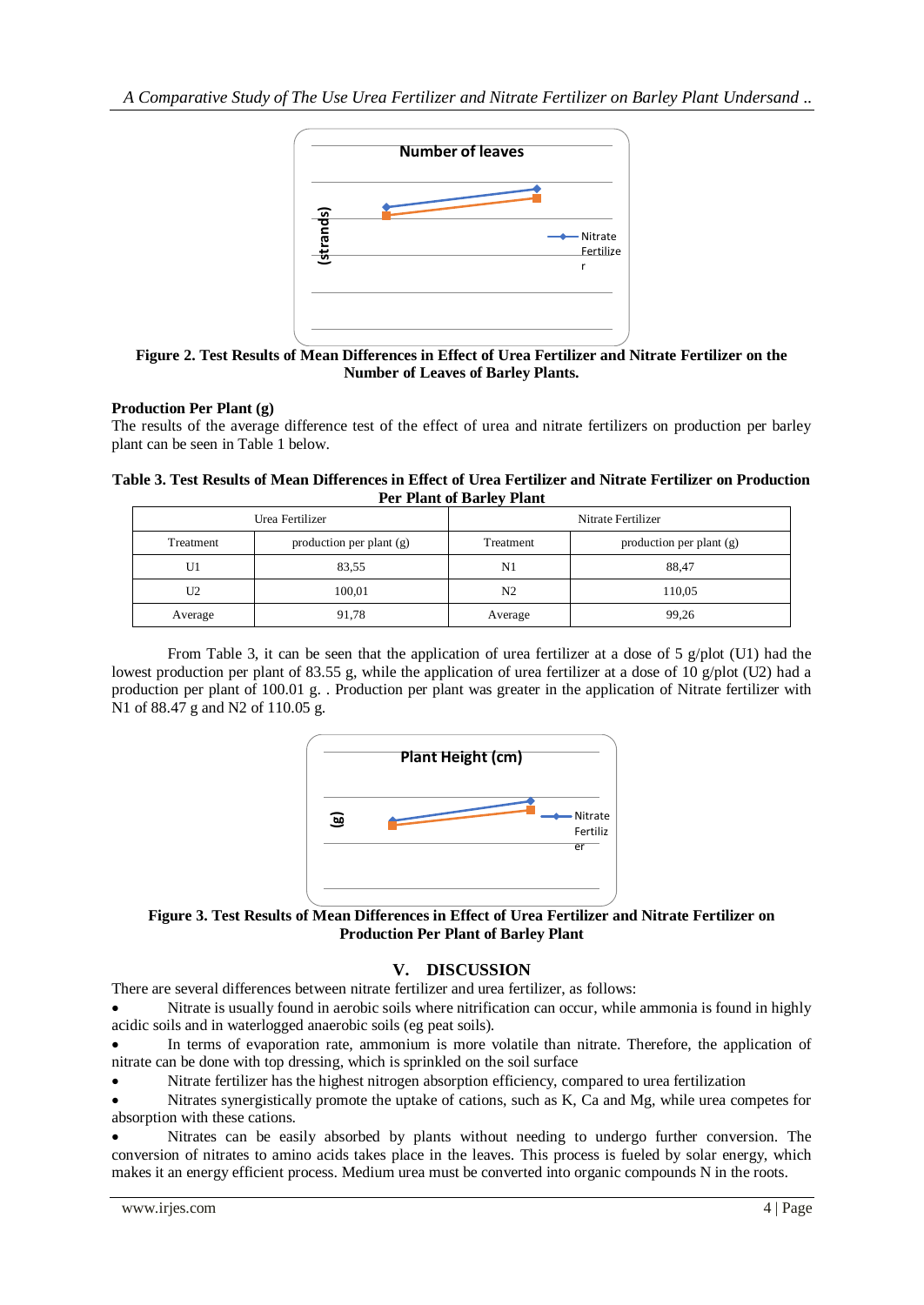The form of nitrogen taken up has an influence on soil PH, PH increases with NO3 , and decreases with NH4 (becomes more acidic) as a consequence of the difference in the cation-anion absorption ratio.

Nitrogen in the form of ammonium can be useful in alkaline (basic or ph $>7$ ) soils but is problematic in neutral and acidic soils as acid soil toxicity can develop.

Nitrat fertilization enhances the availability of N minerals in the soil (NO3 – and NH4+), which serve as substrates for the nitrification and denitrification processes, resulting in N2O production and emissions. N fertilization was shown to have a beneficial relationship with N2O gas emissions. As a result, by applying N fertilizer correctly, greenhouse gas emissions caused by N fertilization may be decreased (Liu et al. 2012). On land with high yield potential, recommendations for N fertilization based on soil and plant analysis can reduce N<sub>2</sub>O gas emissions by 7%, and on land with poor yield potential, by 38%.

The right mix of nitrogen fertilization with other nutrients, particularly P nutrients, boosts maize yields while lowering N2O emissions. One technique for ensuring that more fertilizer is absorbed by plants than is lost via denitrification and evaporation is to regulate the availability of N nutrients slowly and continuously during plant growth. Using nitrification inhibitors, fertilizers that release nutrients slowly (controlled release), increasing the amount of fertilizer (urea), or applying fertilizer gradually, plant nutrients can be provided gradually. Basically, plants require nitrification because it allows nutrients to become accessible to them. However, if the nitrification rate is faster than uptake by plants, some of the N nutrients will evaporate. Therefore, the use of nitrification inhibitors or slow-release fertilizers can regulate the release of nutrients to plants. The use of nitrification inhibitors or slow-release fertilizers can reduce N2O emissions (Hu et al. 2013).

When urea is combined with the nitrification inhibitor S. benzylisothiouronium butanoate or S. benzylisothiouronium fluroate, crop yields rise by 4–5%, N2O emissions are reduced by 4–5%, and global warming potential is reduced by 8.9–19.5 percent (Bhatia et al. 2010). Up to 8 weeks after application, increasing the size of urea fertilizer to 1 g/grain can reduce nitrification by 30% compared to regular urea. Gradual fertilizer application, starting with the amount of fertilizer that will be supplied and adjusting to the growth season and degree of plant demands, improves N fertilizer efficiency and lowers fertilizer loss, which has consequences for lowering the possibility for global warming (Tan et al. 2009).

N2O emissions are also influenced by the kind and source of fertilizer. As a result, choosing the right fertilizer suppliers is critical for reducing environmental effect. According to Zanatta et al. (2010), ammonium nitrate > calcium nitrate > uranium (a mixture of urea and ammonium nitrate) > ammonium sulfate > urea > urre + urease inhibitor > slow-release N fertilizer were the sources of relative and total N2O emissions in maize.

### **VI. CONCLUSION**

Based on the analysis above, it can be concluded that the application of Nitrate fertilizer is better than Urea fertilizer. The application of urea and nitrate fertilizers showed a significant effect on the parameters of plant height, number of leaves, and production per plant and production per plot, with the best dose being 10 g/plot. Efficiency of fertilizer use is carried out by applying fertilizer in accordance with recommendations that can be adjusted to the right dose and time of fertilizer application.

## **REFERENCES**

- 
- [1]. Agromedia, 2007. Fertilization Instructions. Publisher Agromedia Pustaka, Jakarta [2]. Bhatia, A., S. Sasmal, N. Jain, H. Pathak, R. Kumar, and A Singh. 2010. Using nitrification inhibitors to reduce nitrous oxide emissions from soil in wheat under conventional and no-tillage conditions. agric. Ecosystem. environment. 136(3–4): 245–253.
- [3]. Fajrin, MR. 2016. Composition of Elements in Fertilizer, (online), (www,Chemistric.com/2016/04Composition of Elements in Fertilizer.html, accessed November 24, 2021).
- [4]. Hu, X.K., F.Su, X.T. Ju, B. Gao, O. Oenema, P. Christie, B. X. Huang, R.F. Jiang, and F.S. Zhang. 2013. Emissions of greenhouse gases from a wheat–maize double cropping system with various nitrogen fertilizer regimes. Environment. Pollution 176: 198–207.
- [5]. Liu, C., K. Wang, and X. Zheng. 2012. N2O and CH4 fluxes in an irrigated wheat maize cropping system in Northern China as a function of fertilizer nitrogen addition rates. Biogeosciences 9: 839–850
- [6]. Nainggolan, G.D., Suwardi and Darmawan. 2009. Pattern of Nitrogen Release from Slow Release Fertilizer Urea Zeolite Humic Acid. Indonesian Zeolite Journal, Vol. 8, No. 2, 89 – 96
- [7]. Salikin, K.A, 2003. Sustainable Agricultural Systems. Kanisius, Yogyakarta.
- [8]. Shadow H.T. 2004. Effect of Soil Processing and Placement of Urea Tablets and the Proportion and Time of Urea Fertilizer Application on Growth and Yield of Corn (Zea mays. L). Research Institute for Corn and Other Cereals. Maros
- [9]. Sharma, M.K. and P. Kumar. 2011. A Guide to Identifying and Managing Nutrient Deficiencies in Cereal Crops. International Plant Nutrition Institute (IPNI). 50.
- [10]. Shahzad, K.A. Khan, and I. Nawaz. 2013. Response of wheat cultivars to various nitrogen levels in Mansehra agroclimatic conditions. science. Tech. and Dev. 32(2): 99- 103
- [11]. Snowball, K. and A.D. Robson. 1991. Wheat Nutrient Deficiencies and Toxicities: A Field Identification Guide, Mexico, D.F.: CIMMYT. 82.